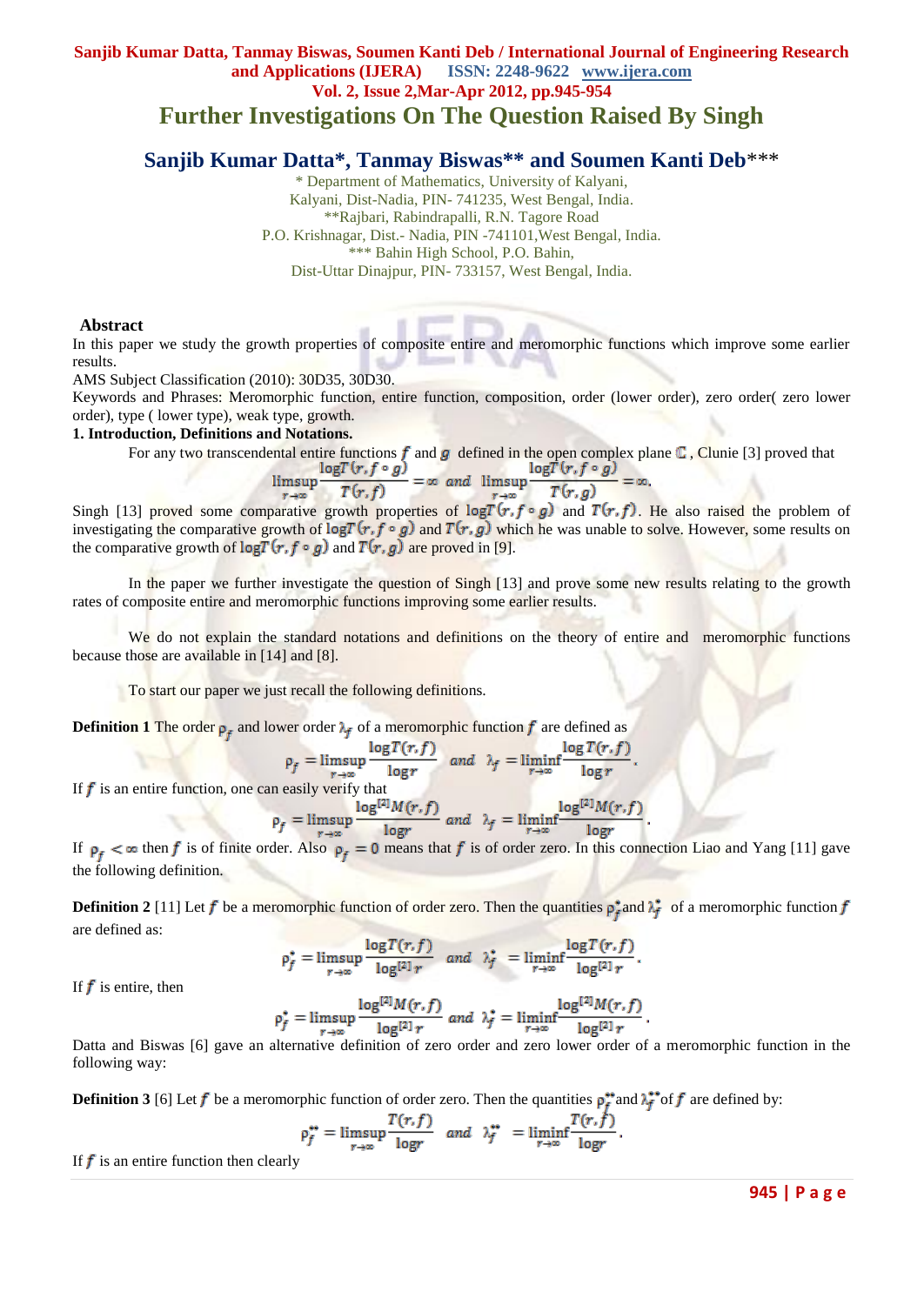Vol. 2, Issue 2, Mar-Apr 2012, pp.945-954  

$$
\rho_f^{**} = \limsup \frac{\log M(r, f)}{\log r} \quad and \quad \lambda_f^{**} = \liminf \frac{\log M(r, f)}{\log r}.
$$

**Definition 4** The type  $\sigma_f$  and lower type  $\bar{\sigma}_f$  of a meromorphic function  $f$  are defined as

$$
\sigma_f = \limsup_{r \to \infty} \frac{T(r, f)}{r^{\rho_f}} \quad \text{and} \quad \bar{\sigma}_f = \liminf_{r \to \infty} \frac{T(r, f)}{r^{\rho_f}}, \quad 0 < \rho_f < \infty.
$$

When  $f$  is entire, it can be easily verified that

$$
\sigma_f = \limsup_{r \to \infty} \frac{\log M(r, f)}{r^{\rho_f}} \quad \text{and} \quad \bar{\sigma}_f = \liminf_{r \to \infty} \frac{\log M(r, f)}{r^{\rho_f}}, \quad 0 < \rho_f < \infty
$$

Datta and Jha [5] gave an definition of weak type of a meromorphic function of finite positive lower order in the following way:

**Definition 5** [5] The weak type  $\tau_f$  of a meromorphic function  $f$  of finite positive lower order  $\lambda_f$  is defined by

$$
\tau_f = \liminf_{r \to \infty} \frac{T(r, f)}{r^{\lambda_f}}.
$$

For entire  $f$ ,

$$
\tau_f = \liminf_{r \to \infty} \frac{\log M(r, f)}{r^{\lambda_f}}, \quad 0 < \lambda_f < \infty.
$$

Similarly one can define the growth indicator  $\bar{\tau}_f$  of a meromorphic function f of finite positive lower order  $\lambda_f$  as

$$
\bar{\tau}_f = \limsup_{r \to \infty} \frac{\mathrm{T}(r, f)}{\mathrm{r}^{\lambda_f}}.
$$

When  $f$  is entire, it can be easily verified that

$$
\bar{\tau}_f = \limsup_{r \to \infty} \frac{\log M(r, f)}{r^{\lambda_f}}, \ \ 0 < \lambda_f < \infty.
$$

#### **2. Lemmas.**

In this section we present some lemmas which will be needed in the sequel.

**Lemma 1** [1] Let f be meromorphic and g be entire then for all sufficiently large values of r,

$$
T(r,f\circ g)\leq \{1+\circ(1)\}\frac{T(r,g)}{\log M(r,g)}T(M(r,g),f).
$$

**Lemma 2** [2] Let f be meromorphic and g be entire and suppose that  $0 \lt \mu \lt \rho_a \le \infty$ . Then for a sequence of values of r tending to infinity,

$$
T(r, f \circ g) \geq T(\exp(r^{\mu}), f)
$$

**Lemma 3** [10] Let f be meromorphic and g be entire such that  $0 \le \mu \le \rho_a \le \infty$  and  $\lambda_f > 0$ . Then for a sequence of values of  $\boldsymbol{r}$  tending to infinity,

$$
T(r,f\circ g)\geq T(\exp(r^{\mu}),g).
$$

**Lemma 4** [7] Let **f** be a meromorphic function and **g** be an entire function such that  $\lambda_g < \mu < \infty$  and  $0 < \lambda_f \le \rho_f < \infty$ . Then for a sequence of values of  $\mathbf r$  tending to infinity,

$$
T(r, f \circ g) < T(\exp(r^{\mu}), f).
$$

**Lemma 5** [7] Let  $f$  be a meromorphic function of finite order and  $g$  be an entire function with  $0 < \lambda_g < \mu < \infty$ . Then for a sequence of values of  $\boldsymbol{r}$  tending to infinity,

$$
T(r,f\circ g)
$$

**Lemma 6** [6] If **f** be any meromorphic function of order zero. Then (i)  $\rho_f^* = 1$  and (ii)  $\lambda_f^* = 1$ . **Lemma 7** [4] Let f be meromorphic and g be transcendental entire such that  $\rho_{f \circ g}$  and  $\rho_g$  are both finite. Then  $\rho_{f \circ g} \le \rho_f^* \rho_g$ .

**946 | P a g e**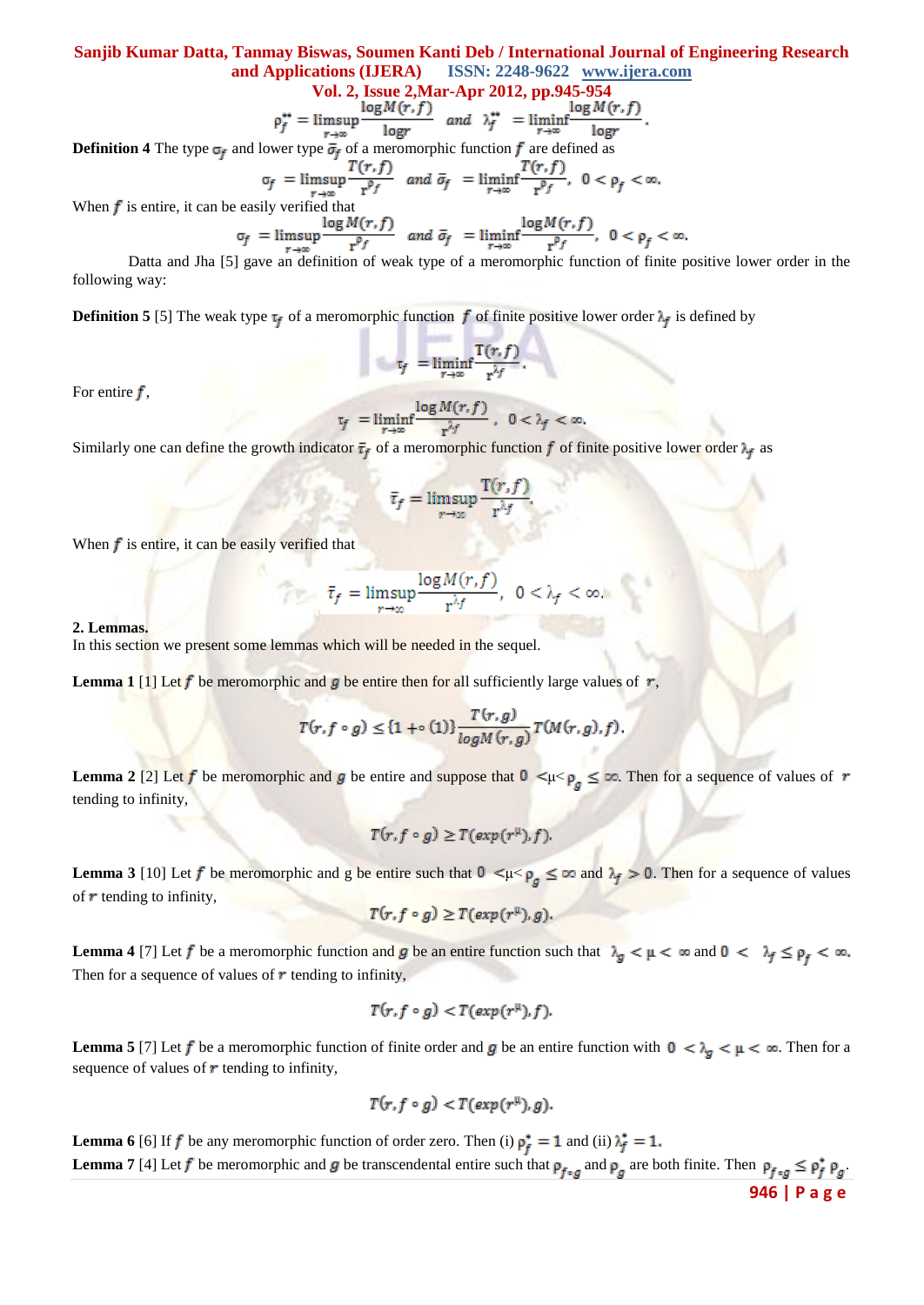**Lemma 8** [12] Let f be entire and g be a transcendental entire function of finite lower order. Then for any  $\delta > 0$ ,

$$
M(r^{1+\delta}, f \circ g) \geq M(M(r, g), f) \ \ (r \geq r_0).
$$

**3. Theorems.**

In this section we present the main results of the paper.

**Theorem 1** Let f be a meromorphic function and g be an entire function such that  $0 < \lambda_f \le \rho_f < \rho_a < \infty$ . Then

$$
\limsup_{r\to\infty}\frac{\log T(r,f\circ g)}{T(r,f)}=\infty.
$$

**Proof.** Since  $\rho_f < \rho_g$  we can choose  $\varepsilon > 0$  in such a way that

$$
\rho_f + \varepsilon < \rho_g - \varepsilon < \rho_g. \tag{1}
$$

Now in view of Lemma 2 we obtain for a sequence of values of  $\bm{r}$  tending to infinity that

$$
\log T(r, f \circ g) \ge \log T(\exp r^{(\rho_g - \varepsilon)}, f)
$$
  
i.e., 
$$
\log T(r, f \circ g) \ge (\lambda_f - \varepsilon) \log \exp r^{(\rho_g - \varepsilon)}
$$
  
i.e., 
$$
\log T(r, f \circ g) \ge (\lambda_f - \varepsilon) r^{(\rho_g - \varepsilon)}.
$$
 (2)

Again from the definition of order, we have for arbitrary positive  $\varepsilon$  and for all sufficiently large values of  $r$ ,

$$
\log T(r, f) \leq (\rho_f + \varepsilon) \log r
$$
  
i.e.,  $T(r, f) \leq r^{(\rho_f + \varepsilon)}$ . (3)

Therefore from (2) and (3) it follows for a sequence of values of  $\boldsymbol{r}$  tending to infinity

$$
\frac{\log T(r, f \circ g)}{T(r, f)} \ge \frac{(\lambda_f - \varepsilon) r^{(\rho_g - \varepsilon)}}{r^{(\rho_f + \varepsilon)}}.
$$
\n(4)

Now in view of (1) it follows from (4) that

$$
\limsup_{r \to \infty} \frac{\log T(r, f \circ g)}{T(r, f)} = \infty
$$

This proves the theorem.

In the line of Theorem 1 the following corollary may be deduced:

**Corollary 1** Let f be a meromorphic function and g be an entire function with  $0 < \lambda_f \le \rho_f < \lambda_g < \infty$ .. Then

$$
\limsup_{r \to \infty} \frac{\log T(r, f \circ g)}{T(r, f)} = \infty.
$$

**Remark 1** The condition  $\lambda_f > 0$  in Theorem 1 and Corollary 1 is necessary which is evident from the following example.

**Example 1** Let  $f = z^2$  and  $g = exp z$ . Then  $\lambda_f = \rho_f = 0$  and  $\rho_q = 1$ ,  $f \circ g = exp 2z$ . Hence

and

$$
logT(r, f \circ g) \le log^{[2]}M(r, f \circ g) = logr + O(1)
$$
  

$$
3T(2r, f) \ge logM(r, f) = 2r
$$
  
i.e., 
$$
T(2r, f) \ge \frac{2}{3}r + O(1)
$$

Therefore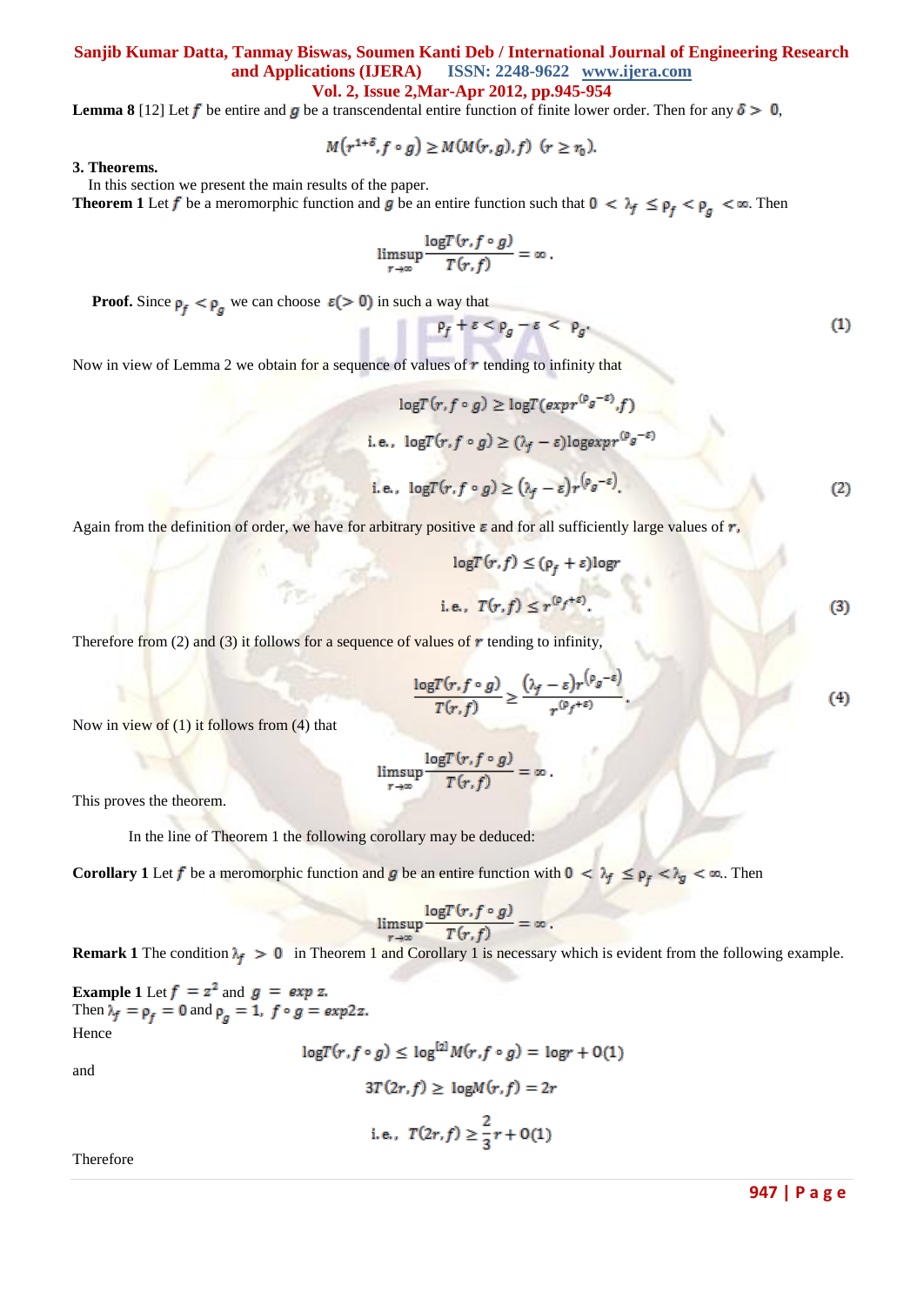$$
\text{ssue 2, Mar-Apr 2012, pp.945} \underset{r \to \infty}{\text{long}} \frac{\log T(r, f \circ g)}{T(r, f)} \le 1 \, .
$$

**Theorem 2** Let f be a meromorphic function and g be an entire function such that (i)  $0 < \rho_f < \infty$ , (ii)  $\rho_f = \rho_g$ , (iii)  $\sigma_f >$ 0 and (iv)  $\sigma_g < \infty$ . Then

$$
\liminf_{r \to \infty} \frac{\log T(r, f \circ g)}{T(r, f)} \le \rho_f \frac{\sigma_g}{\sigma_f} = \rho_g \frac{\sigma_g}{\sigma_f}.
$$

**Proof.** As  $T(r, g) \leq \log^+ M(r, g)$ , we have from Lemma 1 for all sufficiently large values of r,

$$
T(r, f \circ g) \leq \{1 + \circ (1)\} T(M(r, g), f)
$$
  
i.e., 
$$
\log T(r, f \circ g) \leq (\rho_f + \varepsilon) \log M(r, g) + O(1)
$$
  

$$
\liminf_{r \to \infty} \frac{\log T(r, f \circ g)}{T(r, f)} \leq (\rho_f + \varepsilon) \liminf_{r \to \infty} \frac{\log M(r, g)}{T(r, f)}.
$$
 (5)

Also for all sufficiently large values of  $r$ 

$$
\log M(r, g) \leq (\sigma_g + \varepsilon) r^{\rho_g}.
$$
 (6)

Again we obtain for a sequence of values of  $r$  tending to infinity that

$$
\mathbf{T}(r,f) \ge (\sigma_f - \varepsilon) r^{\rho_f}.\tag{7}
$$

As  $\rho_f = \rho_g$  we get from (6) and (7) that

$$
\liminf_{r \to \infty} \frac{\log M(r, g)}{T(r, f)} \le \frac{\sigma_g}{\sigma_f}
$$
\n(8)

Since  $\epsilon$  (> 0) is arbitrary and  $\rho_f = \rho_a$ , from (5) and (8) we obtain that

$$
\liminf_{r \to \infty} \frac{\log T(r, f \circ g)}{T(r, f)} \le \rho_f \frac{\sigma_g}{\sigma_f} = \rho_g \frac{\sigma_g}{\sigma_f}
$$

This completes the proof.

In the line of Theorem 2 the following corollary can also be proved.

**Corollary 2** Let f be a meromorphic function and g be an entire function such that (i)  $0 < \lambda_f \le \rho_f < \infty$ , (ii)  $\rho_f = \rho_a$ , (iii)  $\bar{\sigma}_f > 0$  and (iv)  $\sigma_g < \infty$ . Then

$$
\liminf_{r\to\infty}\frac{\log T(r,f\circ g)}{T(r,f)}\leq \min\left\{\rho_f\,\frac{\bar{\sigma}_g}{\bar{\sigma}_f},\lambda_f\,\frac{\sigma_g}{\bar{\sigma}_f}\right\}
$$

The following theorem can be proved in the line of Theorem 2 and so the proof is omitted.

**Theorem 3** Let f be a meromorphic function and g be an entire function such that (i)  $0 < \rho_f < \infty$ , (ii)  $\rho_f = \rho_a$ , (iii)  $\bar{\sigma}_f >$ 0 and (iv)  $\sigma_{q} < \infty$ . Then

$$
\limsup_{r \to \infty} \frac{\log T(r, f \circ g)}{T(r, f)} \le \rho_f \frac{\sigma_g}{\bar{\sigma}_f} = \rho_g \frac{\sigma_g}{\bar{\sigma}_f}.
$$

**Theorem 4** Let f be a meromorphic function and g be an entire function such that  $0 < \lambda_g < \rho_f$ ,  $0 < \lambda_f \le \rho_f < \infty$ ,  $\rho_{q} < \infty$  and  $\bar{\sigma}_{f} > 0$ . Then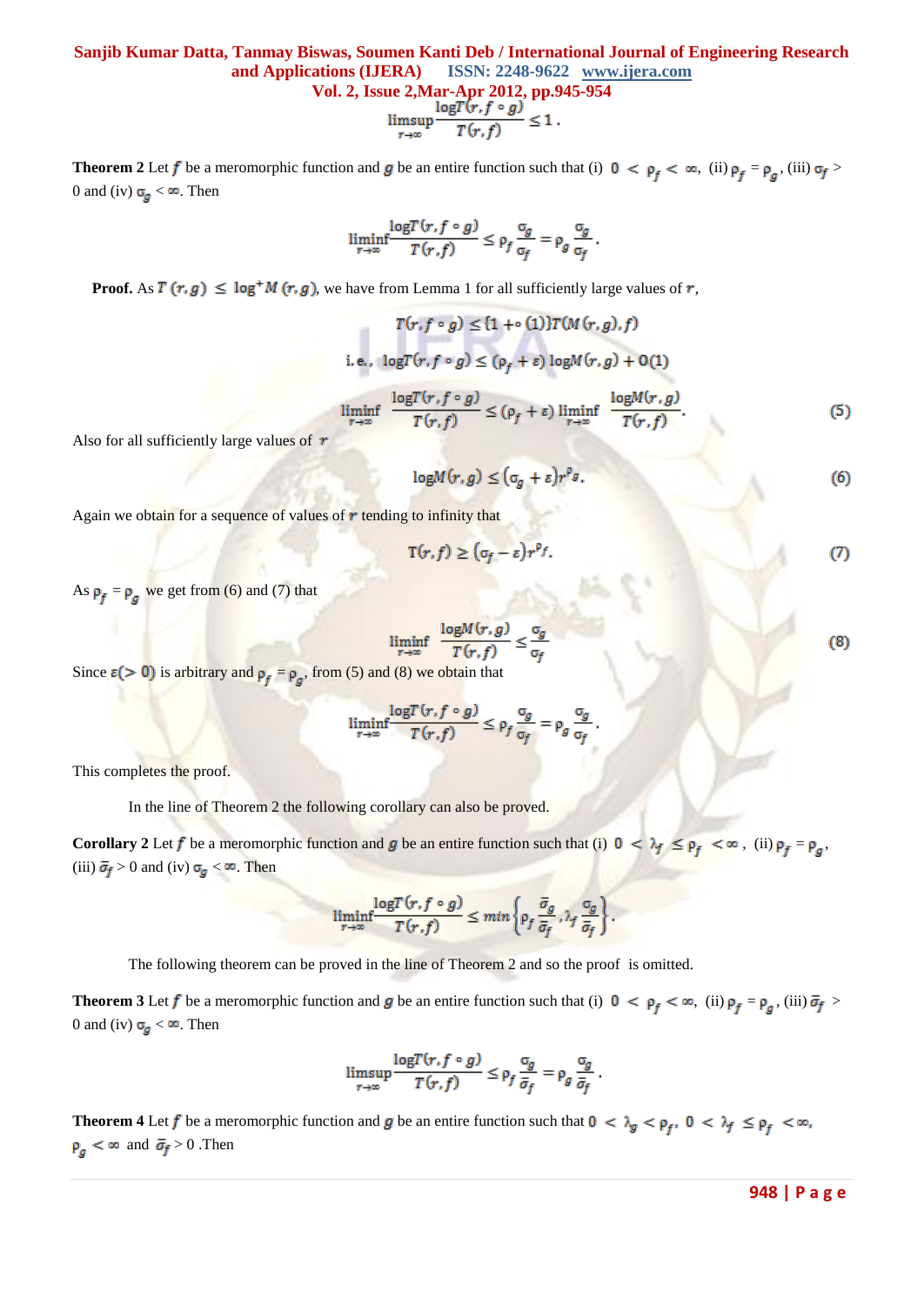Vol. 2, Issue 2, Mar-Apr 2012, pp.945-954  
\n
$$
\liminf_{r \to \infty} \frac{\log T(r, f \circ g)}{T(r, f)} \le \min \left\{ \frac{\rho_f}{\bar{\sigma}_f}, \frac{\rho_g}{\bar{\sigma}_f} \right\}
$$

**Proof.** Since  $\lambda_{g} < \rho_{f}$ , in view of Lemma 4 we obtain for a sequence of values of r tending to infinity that

$$
\log T(r, f \circ g) < \log T(\exp(r^{rf}), f)
$$
\ni.e.,  $\log T(r, f \circ g) < (\rho_f + \varepsilon) \log \exp(r^{\rho_f})$ 

\ni.e.,  $\log T(r, f \circ g) < (\rho_f + \varepsilon) r^{\rho_f}$ .

\n(9)

Again we have for arbitrary positive  $\varepsilon$  and for all sufficiently large values of  $r$ ,

$$
\mathbf{T}(r,f) \ge (\bar{\sigma}_f - \varepsilon) r^{\rho_f}.\tag{10}
$$

Therefore from (9) and (10) it follows for a sequence of values of  $\bm{r}$  tending to infinity

$$
\frac{\log T(r, f \circ g)}{T(r, f)} \le \frac{\left(\rho_f + \varepsilon\right) r^{\rho_f}}{\left(\bar{\sigma}_f - \varepsilon\right) r^{\rho_f}}
$$
\n
$$
\text{e., } \liminf_{r \to \infty} \frac{\log T(r, f \circ g)}{T(r, f)} \le \frac{\rho_f}{\bar{\sigma}_f}.\tag{11}
$$

Similarly in view of Lemma 5 we have for a sequence of values of  $r$  tending to infinity

i.

$$
\log T(r, f \circ g) < \left(\rho_g + \varepsilon\right) r^{\rho_f}.\tag{12}
$$

So combining (10) and (12) we get for a sequence of values of  $r$  tending to infinity

$$
\frac{\log T(r, f \circ g)}{T(r, f)} \le \frac{\left(\rho_g + \varepsilon\right) r^{\rho_f}}{\left(\bar{\sigma}_f - \varepsilon\right) r^{\rho_f}}
$$
\ni.e., 
$$
\liminf_{r \to \infty} \frac{\log T(r, f \circ g)}{T(r, f)} \le \frac{\rho_g}{\bar{\sigma}_f}.
$$
\n(13)

Thus the theorem follows from (11) and (13).

Using the notion of weak type, we may state the following three theorems without proof.

**Theorem 5** Let f be a meromorphic function and g be an entire function such that (i)  $0 < \lambda_f \le \rho_f < \infty$ , (ii)  $\lambda_f = \lambda_g$ , (iii)  $\tau_f > 0$  and (iv)  $\bar{\tau}_g < \infty$ . Then

$$
\liminf_{r \to \infty} \frac{\log T(r, f \circ g)}{T(r, f)} \le \min \left\{ \rho_f \frac{\tau_g}{\tau_f}, \lambda_f \frac{\bar{\tau}_g}{\tau_f}, \rho_f \frac{\bar{\tau}_g}{\bar{\tau}_f} \right\}
$$

**Theorem 6** Let f be a meromorphic function and g be an entire function such that  $0 < \lambda_g < \lambda_f \le \rho_f < \infty$ ,  $\rho_g < \infty$  and  $\tau_f > 0$ . Then

$$
\liminf_{r \to \infty} \frac{\log T(r, f \circ g)}{T(r, f)} \leq \min \left\{ \frac{\rho_f}{\tau_f}, \frac{\rho_g}{\tau_f} \right\}.
$$

**Theorem 7** Let f be a meromorphic function and g be an entire function such that (i)  $0 < \lambda_f \le \rho_f < \infty$ , (ii)  $\lambda_f = \lambda_g$ , (iii)  $\tau_f > 0$  and (iv)  $\bar{\tau}_g < \infty$ . Then

$$
\limsup_{r \to \infty} \frac{\log T(r, f \circ g)}{T(r, f)} \le \rho_f \frac{\bar{\tau}_g}{\tau_f}.
$$

**Theorem 8** Let f be a meromorphic function and g be an entire function such that  $0 < \lambda_f < \rho_g < \infty$ ,  $\lambda_g > 0$  and  $\bar{\tau}_f < \infty$ . Then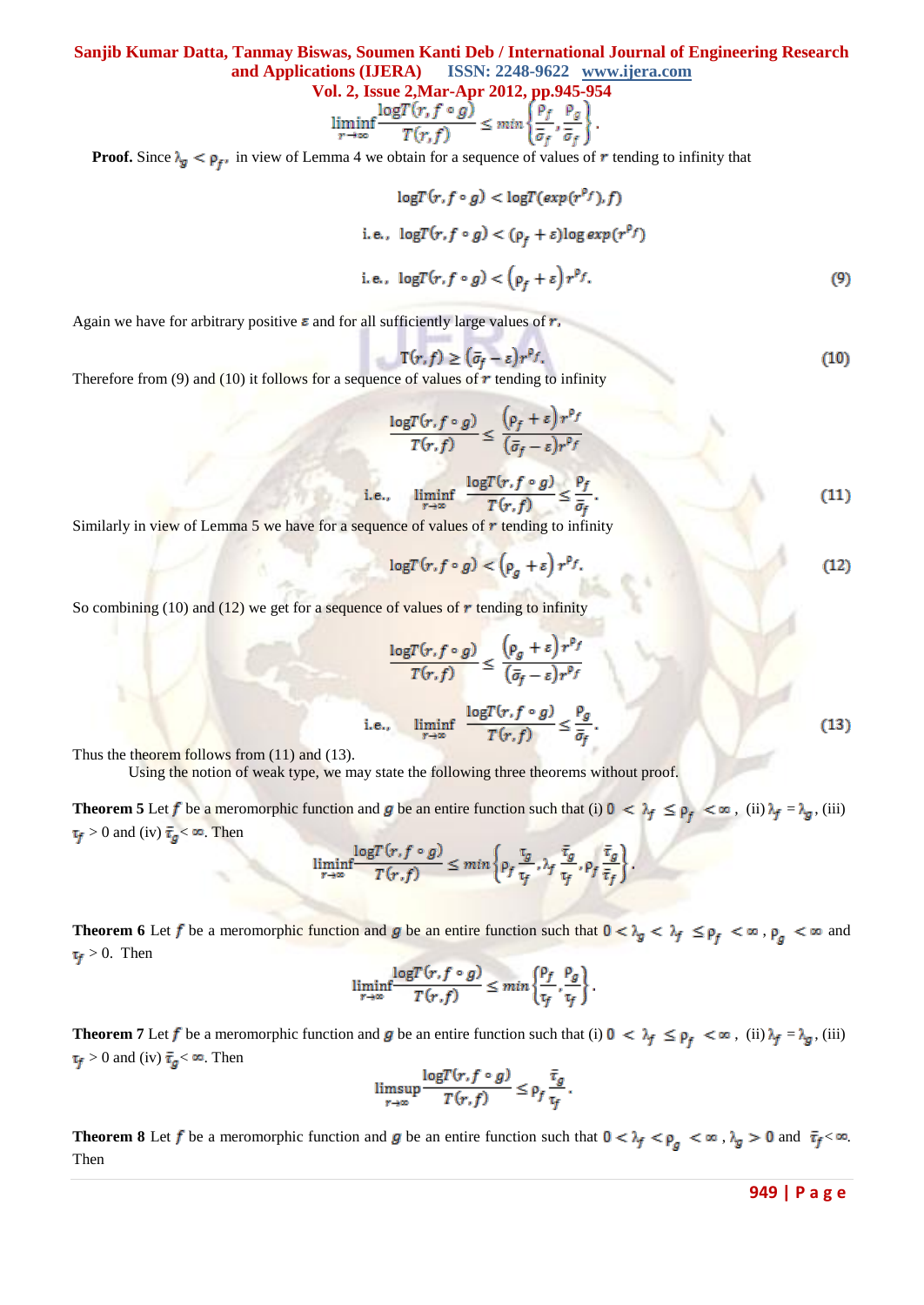Vol. 2, Issue 2, Mar-Apr 2012, pp.945-954  
\n
$$
\limsup_{r \to \infty} \frac{\log T(r, f \circ g)}{T(r, f)} \ge \max \left\{ \frac{\lambda_f}{\bar{\tau}_f}, \frac{\lambda_g}{\bar{\tau}_f} \right\}.
$$

**Proof.** Suppose  $0 < \varepsilon < min\{\lambda_f, \lambda_g\}$ . Since  $\lambda_f < \rho_a$ , in view of Lemma 2 we obtain for a sequence of values of r tending to infinity that

$$
\log T(r, f \circ g) \ge \log T(\exp(r^{\lambda_f}), f)
$$
  
i.e., 
$$
\log T(r, f \circ g) \ge (\lambda_f - \varepsilon) \log \exp(r^{\lambda_f})
$$
  
i.e., 
$$
\log T(r, f \circ g) \ge (\lambda_f - \varepsilon) r^{\lambda_f}.
$$
 (14)

Again we have for arbitrary positive  $\varepsilon$  and for all sufficiently large values of  $r$ ,

$$
\mathbf{T}(r,f) \ge (\bar{\tau}_f + \varepsilon) r^{\lambda f}.\tag{15}
$$

Therefore from (14) and (15) it follows for a sequence of values of r tending to infinity

$$
\frac{\log T(r, f \circ g)}{T(r, f)} \ge \frac{(\lambda_f - \varepsilon)r^{\lambda_f}}{(\bar{\tau}_f + \varepsilon)r^{\lambda_f}}
$$
  
i.e., 
$$
\limsup_{r \to \infty} \frac{\log T(r, f \circ g)}{T(r, f)} \ge \frac{\lambda_f}{\bar{\tau}_f}.
$$
 (16)

 $11 - 10$ 

Similarly in view of Lemma 3 we have for a sequence of values of  $r$  tending to infinity

$$
\log T(r, f \circ g) \ge (\lambda_g - \varepsilon) r^{\lambda_f}.
$$
 (17)

So combining (15) and (17) we get for a sequence of values of  $\bm{r}$  tending to infinity

$$
\frac{\log T(r, f \circ g)}{T(r, f)} \ge \frac{(\lambda_g - \varepsilon) r^{\lambda_j}}{(\bar{\tau}_f + \varepsilon) r^{\lambda_j}}
$$

Since  $\epsilon$  (> 0) is arbitrary it follows that

$$
\limsup_{r \to \infty} \frac{\log T(r, f \circ g)}{T(r, f)} \ge \frac{\lambda_g}{\bar{\tau}_f}.
$$
\n(18)

Thus the theorem follows from (16) and (18).

We may now state the following four corollaries without proof for the right factor  $g$  of the composite function  $f \circ g$ based on type and weak type of an entire function.

**Corollary 3** Let f be a meromorphic function and g be an entire function such that  $0 < \lambda_g < \lambda_f \le \rho_f < \infty$ ,  $\rho_g < \infty$  and  $\tau_g > 0$ . Then

$$
\underset{r\rightarrow\infty}{\liminf}\frac{\log T(r,f\circ g)}{T(r,g)}\leq \min\left\{\frac{\rho_f}{\tau_g},\frac{\rho_g}{\tau_g}\right\}
$$

**Corollary 4** Let f be a meromorphic function and g be an entire function such that  $0 < \lambda_g < \rho_g < \infty$ ,  $\lambda_f > 0$  and  $\bar{\tau}_g < \infty$ . Then

$$
\limsup_{r \to \infty} \frac{\log T(r, f \circ g)}{T(r, g)} \ge \max \left\{ \frac{\lambda_f}{\bar{t}_g}, \frac{\lambda_g}{\bar{t}_g} \right\}.
$$

Corollary 3 and Corollary 4 can easily be proved in the line of Theorem 6 and Theorem 8 respectively. So the proof is omitted.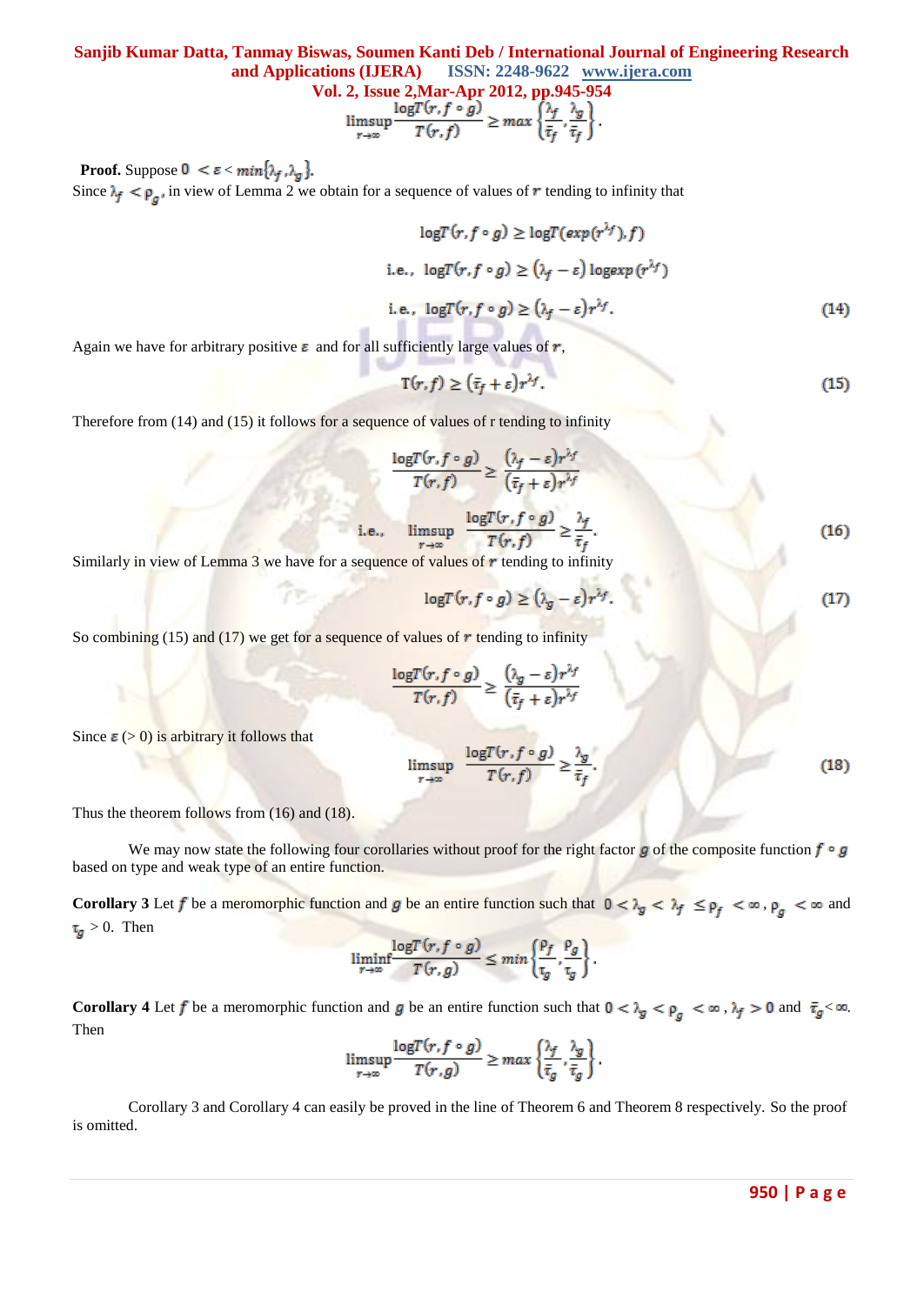**Remark 2** Under the same conditions of Corollary 4 if  $f$  be a meromorphic function with lower order zero, then with the help of  $\lambda_f^*$  (> 0) and similar process of Theorem 8 one can easily verify that

$$
\limsup_{r \to \infty} \frac{T(r, f \circ g)}{T(r, g)} \ge \frac{\lambda_f^{**}}{\bar{\tau}_g}.
$$

**Corollary 5** Let f be a meromorphic function and g be an entire function such that (i)  $0 < \rho_f < \infty$ , (ii)  $0 < \lambda_g \le \rho_g < \infty$ , (iii)  $0 < \bar{\sigma}_g \le \sigma_g < \infty$  and (iv)  $0 < \bar{\tau}_g \le \tau_g < \infty$ . Then

$$
\limsup_{r \to \infty} \frac{\log T(r, f \circ g)}{T(r, f)} \leq \min \left\{ \rho_f \frac{\sigma_g}{\bar{\sigma}_g}, \rho_f \frac{\bar{\tau}_g}{\tau_g} \right\}.
$$

The proof is omitted as it can be carried out in the line of Theorem 3and Theorem 7.

**Remark 3** In addition to the conditions of Corollary 5 if f be a meromorphic function with order zero and  $0 < \rho_f^*$  $\leq$   $\infty$  then by Definition 3 and similar process of Theorem 3 and Theorem 7, one can verify that

$$
\limsup_{r \to \infty} \frac{T(r, f \circ g)}{T(r, f)} \le \{1 + \circ (1)\} \rho_f^{\star \star} \cdot \min \left\{ \frac{\sigma_g}{\bar{\sigma}_g} \cdot \frac{\bar{\tau}_g}{\tau_g} \right\}
$$

**Remark 4** If we take  $0 < \lambda_f < \infty$  instead of  $0 < \rho_f < \infty$  in Corollary 5 and the other conditions remain the same then it can be shown in the line of Corollary 2 and Theorem 5 that

$$
\liminf_{r \to \infty} \frac{\log T(r, f \circ g)}{T(r, f)} \le \min \left\{ \lambda_f \frac{\sigma_g}{\overline{\sigma}_g}, \lambda_f \frac{\overline{\tau}_g}{\tau_g} \right\}
$$

**Remark 5** In Remark 3, if we take  $0 < \lambda_f^* < \infty$  instead of  $0 < \rho_f^* < \infty$  and the other conditions remain the same then it can be shown that

$$
\liminf_{r \to \infty} \frac{T(r, f \circ g)}{T(r, f)} \le \{1 + \circ (1)\} \lambda_f^* \min \left\{\frac{\sigma_g}{\overline{\sigma}_g}, \frac{\overline{\tau}_g}{\tau_g}\right\}
$$

**Corollary 6** Let f be a meromorphic function and g be an entire function such that that  $0 < \lambda_f \le \rho_f < \infty$ , and  $\bar{\sigma}_q > 0$ . Then

$$
\liminf_{r\to\infty}\frac{\log T(r,f\circ g)}{T(r,g)}\leq \min\left\{\frac{\rho_f}{\bar\sigma_g},\frac{\rho_g}{\bar\sigma_g}\right\}
$$

Corollary 6 can easily be proved in the line of Theorem 4. Hence the proof is omitted.

**Theorem 9** Let  $f$  be a meromorphic function of order zero and  $g$  be an entire function of non zero order. Then

$$
\limsup_{r \to \infty} \frac{\log T(r, f \circ g)}{\log T(\exp(r^A), f)} \ge \frac{\rho_i}{A}
$$

where  $A > 0$ .

Proof. In view of Lemma 2 we obtain for a sequence of values of  $\boldsymbol{r}$  tending to infinity that

$$
\log T(r, f \circ g) \ge \log T(\exp r^{(\rho_g - \varepsilon)}, f)
$$
  
i.e., 
$$
\log T(r, f \circ g) \ge (\lambda_f^* - \varepsilon) \log^{[2]} \exp r^{(\rho_g - \varepsilon)}
$$
  
i.e., 
$$
\log T(r, f \circ g) \ge (\lambda_f^* - \varepsilon)(\rho_g - \varepsilon) \log r.
$$
 (19)

Again from the definition of  $\rho_f^*$ , we have for arbitrary positive  $\varepsilon$  and for all sufficiently large values of  $r$ ,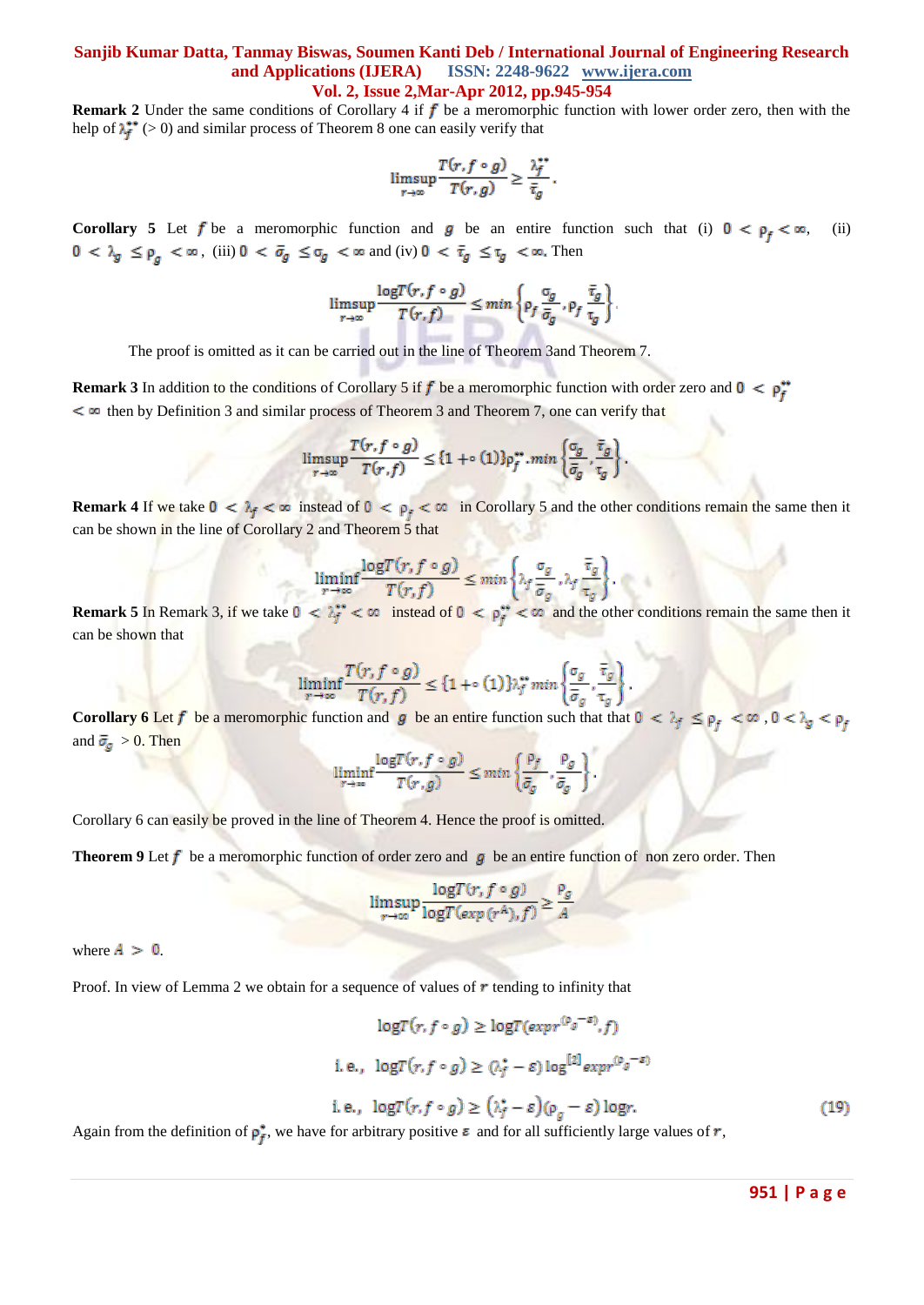**Vol. 2, Issue 2, Mar-Apr 2012, pp.945-954**<br> $logT(exp(r^A), f) \le (p_f^* + \varepsilon) log^{[2]} exp(r^A)$ 

i.e., 
$$
\log T(\exp(r^A), f) \le A(\rho_f^* + \varepsilon) \log r. \tag{20}
$$

Therefore from (19) and (20) we obtain for a sequence of values of  $\bm{r}$  tending to infinity that

$$
\frac{\log T(r, f \circ g)}{\log T(\exp(r^A), f)} \ge \frac{(\lambda_f^* - \varepsilon)(\rho_g - \varepsilon) \log r}{A(\rho_f^* + \varepsilon) \log r}.
$$
\n(21)

Since  $\epsilon$  (> 0) is arbitrary, by Lemma 6 the theorem follows from (21).

**Remark 6** If we take  $0 < A < \rho_g$  instead of " $A > 0$ " in Theorem 9 and the other conditions remain the same then with the help of  $\rho_f^{\bullet\bullet}$  and  $\lambda_f^{\bullet\bullet}$  the following holds:

$$
\limsup_{r\to\infty}\frac{T(r,f\circ g)}{T(\exp(r^A),f)}=\infty
$$

In the line of Theorem 9 the following corollary may be deduced:

**Corollary 7** Let  $f$  be a meromorphic function of order zero and  $g$  be an entire function of non zero finite order. Then

$$
\limsup_{r \to \infty} \frac{\log l(r, f \circ g)}{\log T(r, g)} \ge 1.
$$

Now we present the next two theorems which will be needed in the sequel. **Theorem 10** Let f be meromorphic and g be entire such that  $\rho_f = 0$ . Then  $\rho_{f \circ g} \ge$ 

**Proof.** Let us choose  $\varepsilon$  (> 0) such that  $\mu = (\rho_g - \varepsilon)$ .

Now from (19) we get for a sequence of values of  $r$  tending to infinity that

$$
\frac{\log T(r, f \circ g)}{\log r} \ge (\lambda_f^* - \varepsilon) \left(\rho_g - \varepsilon\right)
$$

Since  $\epsilon$  (> 0) is arbitrary, it follows from Lemma 6 and above that

$$
\limsup_{r \to \infty} \frac{\log T(r, f \circ g)}{\log r} \ge \lambda_f^* \rho_g = 1 \rho_g = \rho_g
$$
  
i.e.,  $\rho_{f \circ g} \ge \rho_g$ .

Thus the theorem is established.

**Theorem 11** Let f be an entire function with  $\lambda_f = 0$  and g be a transcendental entire function of finite lower order. Then  $\lambda_{f \circ g} \geq \lambda_g$ .

**Proof**. From Lemma 6 and Lemma 8 it follows that

$$
\lambda_{f \circ g} = \liminf_{r \to \infty} \frac{M(r^{1+\delta}, f \circ g)}{\log r^{1+\delta}}
$$
  
\n
$$
\geq \liminf_{r \to \infty} \frac{M(M(r, g), f)}{\log^{[2]} M(r, g)} \cdot \liminf_{r \to \infty} \frac{\log^{[2]} M(r, g)}{\log r}
$$
  
\n
$$
= \lambda_f^* \lambda_g = 1 \lambda_g = \lambda_g.
$$

This proves the theorem.

**Theorem 12** Let  $f \cdot h$  be two meromorphic functions and  $g \cdot k$  be any two entire functions such that  $\rho_f = 0$ ,  $\rho_g < \infty$  and  $\lambda_{h \circ k}$  is positive. Then for every positive constant A

$$
\limsup_{r \to \infty} \frac{\log T(r, f \circ g)}{\log T(r^{\mathcal{A}}, (h \circ k)^{l})} \leq \frac{\rho_g}{A \lambda_{h \circ k}}
$$

where  $l = 0, 1, 2, ...$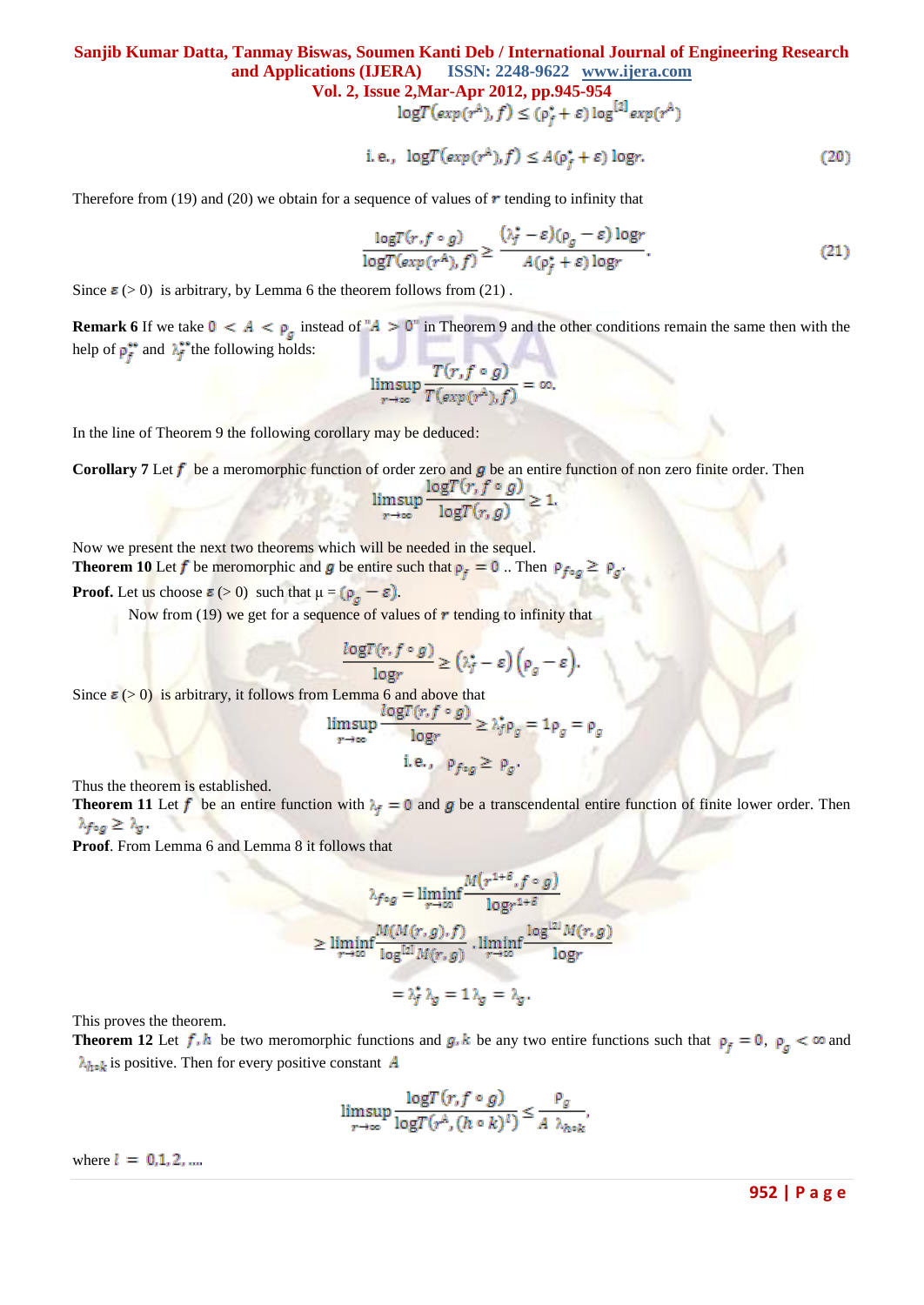**Proof.** Since  $T(r, g) \leq \log^+ M(r, g)$ , we have from Lemma 1 for all sufficiently large values of r,

$$
T(r, f \circ g) \leq \{1 + \circ (1)\}T(M(r, g), f)
$$
  
\ni.e.,  $T(r, f \circ g) \leq \{1 + \circ (1)\}(\rho_f^* + \varepsilon) \log M(r, g)$   
\ni.e.,  $\log T(r, f \circ g) \leq \log^{[2]}M(r, g) + O(1)$   
\ni.e.,  $\log T(r, f \circ g) \leq (\rho_g + \varepsilon) \log r + O(1)$ . (22)  
\nr,

Again for all sufficiently large values of ,

$$
\log T(r^{\lambda}, (h \circ k)^l) \ge (\lambda_{h \circ k} - \varepsilon) \log r^{\lambda}
$$
  
e., 
$$
\log T(r^{\lambda}, (h \circ k)^l) \ge A(\lambda_{h \circ k} - \varepsilon) \log r.
$$
 (23)

Therefore from (22) and (23) we have for all sufficiently large values of  $r$  that

$$
\frac{\log T(r, f \circ g)}{\log T(r^A, (h \circ k)^l)} \le \frac{(\rho_g + \varepsilon) \log r + O(1)}{A(\lambda_{h \circ k} - \varepsilon) \log r}
$$
  
i.e., 
$$
\limsup_{r \to \infty} \frac{\log T(r, f \circ g)}{\log T(r^A, (h \circ k)^l)} \le \frac{\rho_g}{A \lambda_{h \circ k}}
$$

Thus the theorem is established.

**Remark 7** If we take " $\rho_{h_0k}$  is positive" instead of " $\lambda_{h_0k}$  is positive" in Theorem 12 and the other conditions remain the same then it can be carried out that

$$
\limsup_{r \to \infty} \frac{\log T(r, f \circ g)}{\log T(r^{\lambda}, (h \circ k)^{l})} \le \frac{\rho_g}{A \rho_{h \circ k}}
$$

**Remark 8** Under the same conditions of Theorem 12 if h be an entire function with  $\lambda_n = 0$  and k be a transcendental entire function of finite lower order, then with the help of Theorem 11 and in the line of Theorem 12 one can easily verify that

$$
\limsup_{r \to \infty} \frac{\log T(r, f \circ g)}{\log T(r^{\lambda}, (h \circ k)^{l})} \leq \frac{\rho_g}{A \lambda_k}.
$$

**Remark 9** Under the same conditions of Remark 7 if h be entire function with  $\rho_h = 0$ , then with the help of Theorem 10 and in the line of Theorem 12 one can easily verify that

$$
\limsup_{r \to \infty} \frac{\log T(r, f \circ g)}{\log T(r^{\lambda}, (h \circ k)^{l})} \le \frac{\rho_g}{A \rho_k}.
$$

**Theorem 13** Let f, h be meromorphic functions and g, k be entire functions such that  $\lambda_f = 0$ ,  $\rho_g > 0$  and  $0 < \rho_{h \circ k} < \infty$ . Then for every positive constant  $\vec{A}$ 

$$
\limsup_{r \to \infty} \frac{\log T(r, f \circ g)}{\log T(r^A, (h \circ k)^I)} \ge \frac{\rho_g}{A \rho_{h \circ k}}
$$

where  $l = 0, 1, 2, ...$ 

**Proof.** Let us choose  $\varepsilon$  (> 0) such that  $0 < \mu < \min\{1, \rho_{\sigma}\}\$  and  $\mu = (\rho_{\sigma} - \varepsilon)$ .

Now for all sufficiently large values of  $r$ ,

$$
\log T(r^{\mathcal{A}}, (h \circ k)^{\mathcal{I}}) \leq (\rho_{h \circ k} + \varepsilon) \log r^{\mathcal{A}}
$$

$$
\text{e., } \log T\big(r^{\mathcal{A}}, (h \circ k)^{\mathcal{I}}\big) \le A\big(\rho_{h \circ k} + \varepsilon\big) \log r. \tag{24}
$$

Therefore from (19) and (24) we have for a sequence of values of  $\boldsymbol{r}$  tending to infinity that

i.

**953 | P a g e**